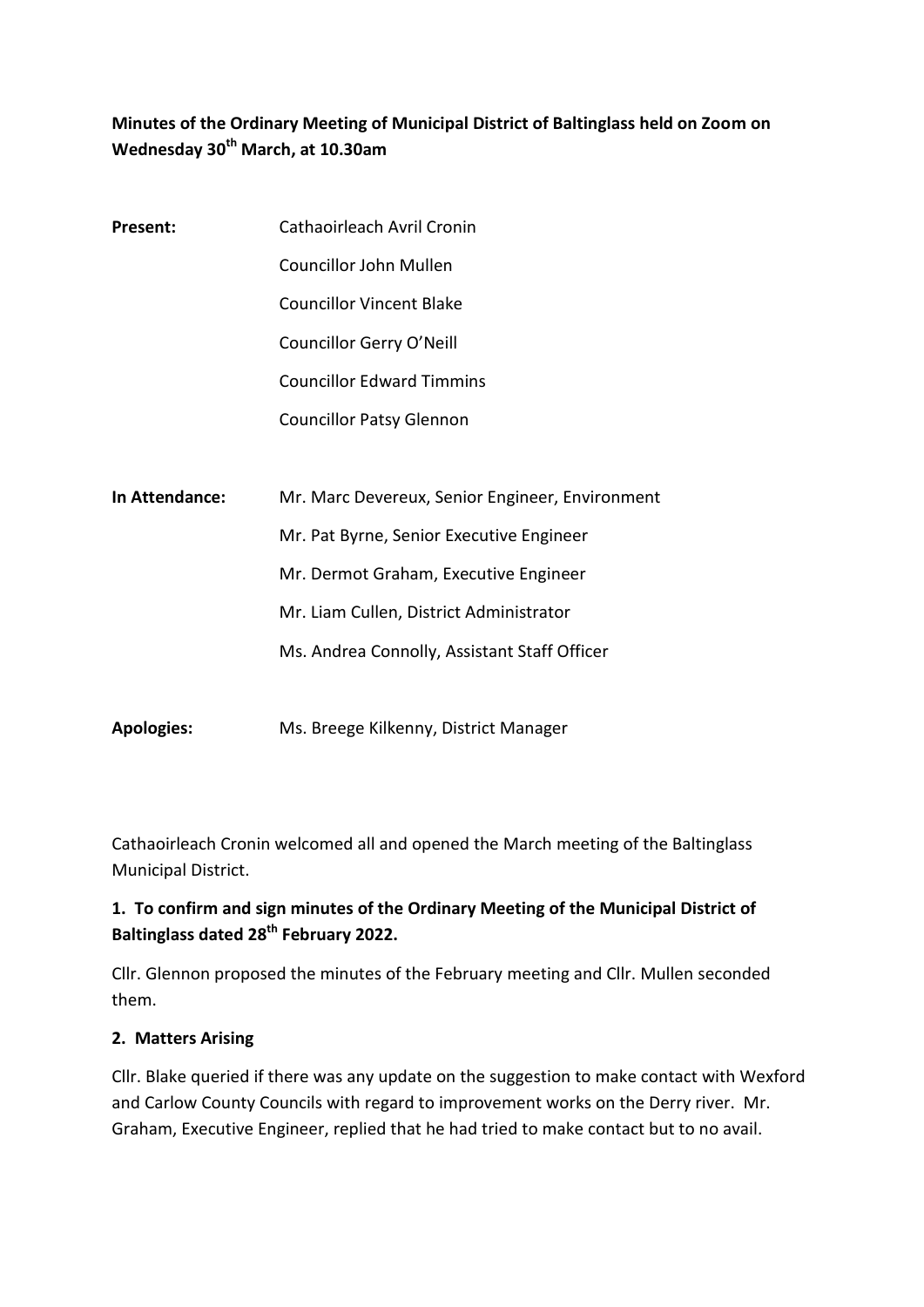#### **3. To consider the Roads Reports (national and non-national roads).**

Mr. Pat Byrne, Senior Executive Engineer, briefed the members on the N81 Progress Report. He advised that funding has been approved for minor drainage and surfacing works at Mullcagh, Hollywood and Tinode, Blessington. Funding has also been approved for one kilometre of surfacing works at Monaspick on the N81 and this is currently out to tender. There are currently landscaping works ongoing at Knockroe bends in order to comply with the safety audit carried out earlier in the year. The upgrade of vehicle restraint systems barrier works on N81 is continuing with works ongoing at Carrigower currently. Mr. Pat Byrne, continued with the update on the non-national roads report. He advised the meeting that the annual Wicklow County Council allocation for the Restoration Improvement Works amounts to a total of €2.4 million for the overall district divided equally between the Tinahely and Blessington areas. The total allocation for restoration maintenance works for the district is €591,000 and there may be extra funding available for surface dressing works. He advised that there has been a price increase of between 15% to 20% on haulage and materials and this may have an impact on works and some may need to be cut back. He continued that the allocation of €403,700 from the department for CIS schemes has been received and currently there are four live applications for the district with the four located in the Tinahely area. He added he would encourage more applicants for CIS projects as local territory roads are hard to get included on the roads schemes programme. The annual allocation from the department for LIS projects has not yet been received and future projects will be based on funding received. Cllr. Mullen asked if the list of works for 2022 are based on last years prices and if there would be less works completed on each project or would one project be eliminated completely. Mr. Byrne advised that they were but did include an addition to allow for inflation but with the increase of tenders rising by up to 15% there would be an increase on the cost of these works. He stated he was confident all RI works would be completed this year. Cllr. Mullen also queried if there was any update on footpath funding from the NTA and Mr. Byrne advised that an allocation of €2 million over two years for rural areas had been approved and a list of footpath works would be received and ranked according to priority next week. Cllr. Blake stated that he had not received a copy of the three years roads programme and asked if it could be redistributed. He also queried if white-lining could be completed this year and Mr. Byrne advised that funding would have to be sourced. Cllr. O'Neill raised concerns over the weight limit on bridges over Blessington lakes and asked if stress testing could be carried out on them. Mr. Byrne stated that a full structural survey would need to be completed on every aspect of the bridges before Wicklow County Council could take charge of them. Cllr. O'Neill asked if cantilever bridges were still an option on the lakes. Cllr. Glennon stated that it was his understanding that in advance of planning permission granted for the Blessington eGreenway cantilever bridges are not being ruled out.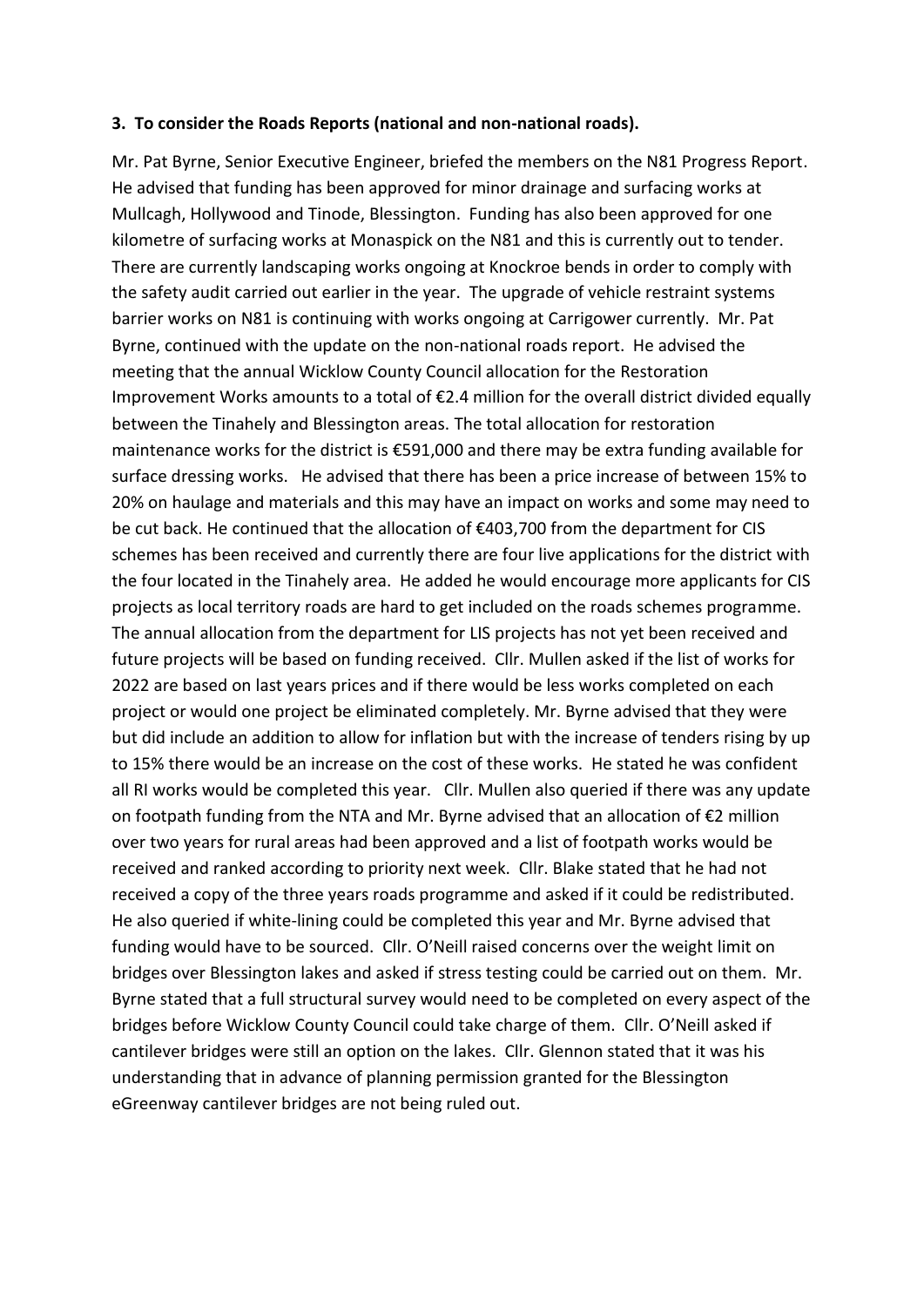## **4. To discuss and consider Estate Development Funding applications 2022.**

A report on the Estate Development Funding applications had been distributed to members for their consideration. Mr. Liam Cullen, District Administrator, advised the members that a total of twenty two applications had been received and funding had been allocated by the number of local authority houses per estate with a minimum allocation of €100 and a maximum of €750 per application. Cllr. Glennon queried why one committee from Oak Drive, Blessington was allocated more funding than the other and Mr. Cullen advised that one was a late application and rather than not give funding the minimum amount was allocated. Cllr. Glennon proposed increasing the amount to Oak Drive by €100. All members were in agreement and Cllr. Blake proposed these allocations and Cllr. Mullen seconded this proposal.

### **5. Correspondence**

There was no correspondence.

## **6. Any other business**

Cllr. Blake queried if it was possible to install driver feedback signs on the Shillelagh Road at Coolruss and if there was any update on the lighting issues at Beechwood, Tinahely. Mr. Graham, Executive Engineer, advised that driver feedback signs are effective in reducing speeds in certain areas and will look at installing at Coolruss and would follow up with SSE Airtricity on the lighting issue at Beechwood. Cllr. O'Neill voiced his disappointment that his proposal to amend the part 8 application at Burgage was not successful and raised concerns on car parking spaces opposite the graveyard. He sought clarification on the removal of car parking spaces opposite the graveyard and asked if they are included in the masterplan for Burgage. He stressed the importance of members being consulted on these issues and the input from local councillors. Cllr. Cronin suggested that the district write to Mr. Michael Nicholson, Community & Enterprise, and ask for an update on the Masterplan for Burgage and stress the need for consultation with members. Cllr. Glennon advised that he had spoken to Ms. Lorraine Gallagher on the issue of parking and that he was informed it would be included on the masterplan and members will be consulted on this. Cllr. O'Neill stated he did not want to be updated but consulted on these issues. Cllr. Blake noted that he had not spoken about Blessington eGreenway at the last Wicklow County Council meeting held on Monday 28<sup>th</sup> March and he did not vote for Cllr. O'Neill's proposal to amend the Part 8 application.

Mr. Cullen advised members that they would need to submit their list of works to be funded by their discretionary budget. Cllr. Cronin thanked all present and advised that the next Baltinglasss Municipal District meeting will take place on 25<sup>th</sup> April 2022.